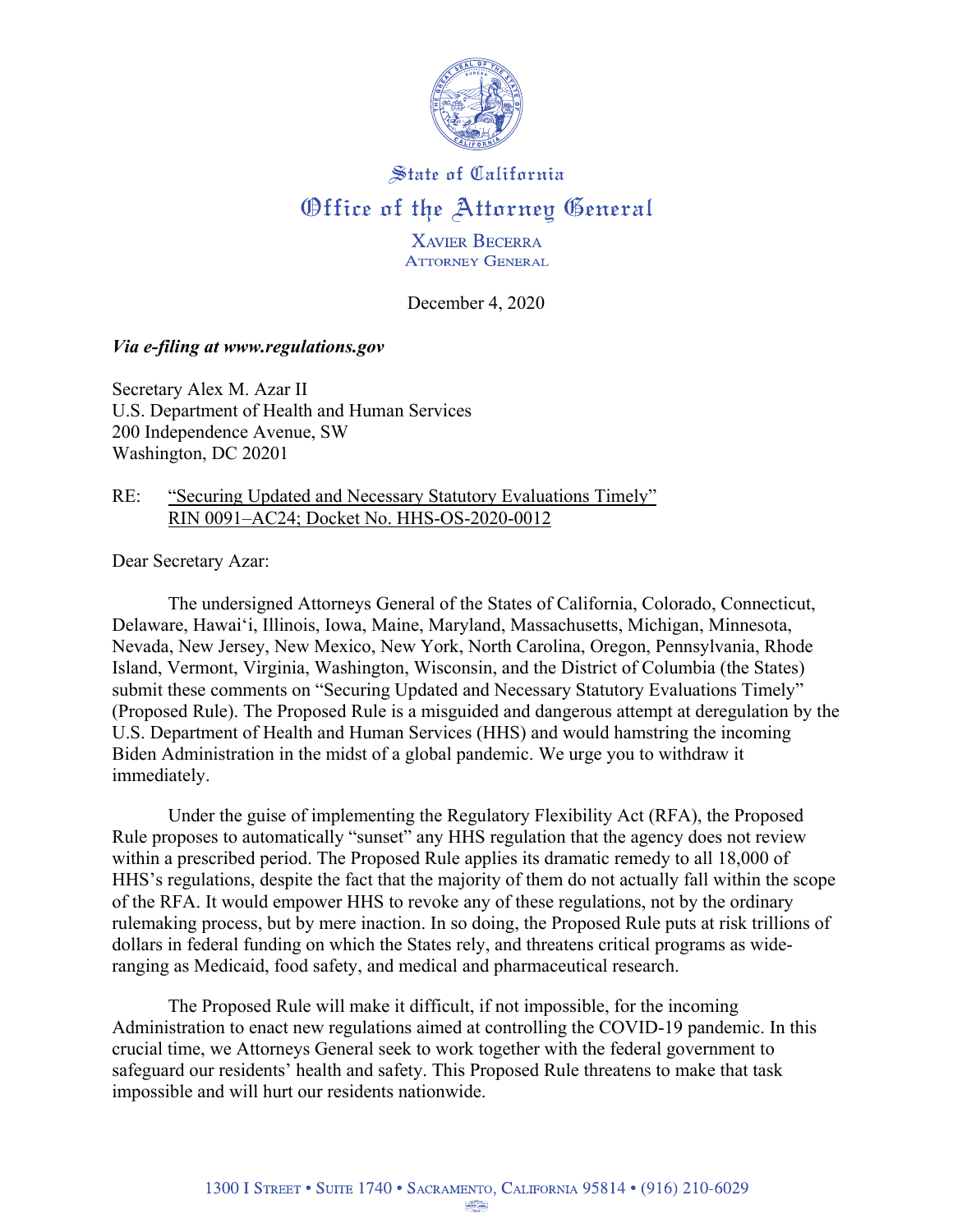#### **I. The Proposed Rule is unprecedented and dramatic in scope.**

The scope of the Proposed Rule is extraordinary. It takes an aggressive, unprecedented approach to the problem of "outdated" regulations. In order to "incentivize" retrospective review of its own regulations, HHS proposes to set an automatic expiration date for any regulation that the agency does not review through its "Assessment" and "Review" process. 85 Fed. Reg. at 70,106, 70,123 (to be codified at 45 C.F.R.  $\S 6.1(c)$ ). HHS has given itself (or, in reality, its successors) two years to review thousands of regulations, and imposed a severe, automatic penalty for any failure to do so. *Id.* at 70,123. Under the Proposed Rule, any regulation that HHS does not Assess and (where applicable) Review within its compressed timeframe—two years of the Proposed Rule's effective date, 10 years after the Proposed Rule's promulgation, or 10 years after the regulation's last Review or Assessment (whichever is later)—automatically expires, no matter the consequences. *Id.* 

HHS has "regulatory responsibilities as wide-ranging as food safety, drug approval, adoption and childcare, and healthcare financing." In order to meet these responsibilities, HHS has promulgated some 18,000 regulations. 85 Fed. Reg. at 70,112. HHS estimates that only 11% of those regulations fall within the RFA's scope as having "a significant economic impact upon a substantial number of small entities." *Id.* Yet the Proposed Rule applies its threat of automatic expiration to every HHS regulation on the books—including the vast majority of regulations that have no impact on small entities at all—unless they meet certain limited exceptions. At the same time, the Proposed Rule gives the agency plenary control over which regulations to "Assess" or "Review," while insulating that decision from judicial review. *See* 85 Fed. Reg. at 70,124. This could have dire consequences for those who stand to lose health benefits or services, yet have no recourse to prevent that loss. The draconian reach of the Proposed Rule is unlike anything that has come before it.

The Proposed Rule poses a direct threat to the States' healthcare systems and the health and safety of our residents. The States depend on HHS to administer trillions of dollars in federal funding, which is governed by an intricate web of regulations and requirements. For instance, States accept funding from the federal government to administer their Medicaid programs under federal guidance. This dense patchwork of regulations covers everything from the State Children's Health Insurance Program (commonly known as CHIP) to the confidentiality of health information under the Health Insurance Portability and Accountability Act (HIPAA). In similarly critical areas such as food safety, medical and pharmaceutical research, and health insurance, the States work in partnership with HHS and its sub-agencies to manage public health and provide critical healthcare services to our residents. The States depend on HHS to set national standards and have built vast regulatory systems within that framework. The catastrophic consequences that might result from letting any of these regulatory regimes lapse due to inaction cannot be overstated.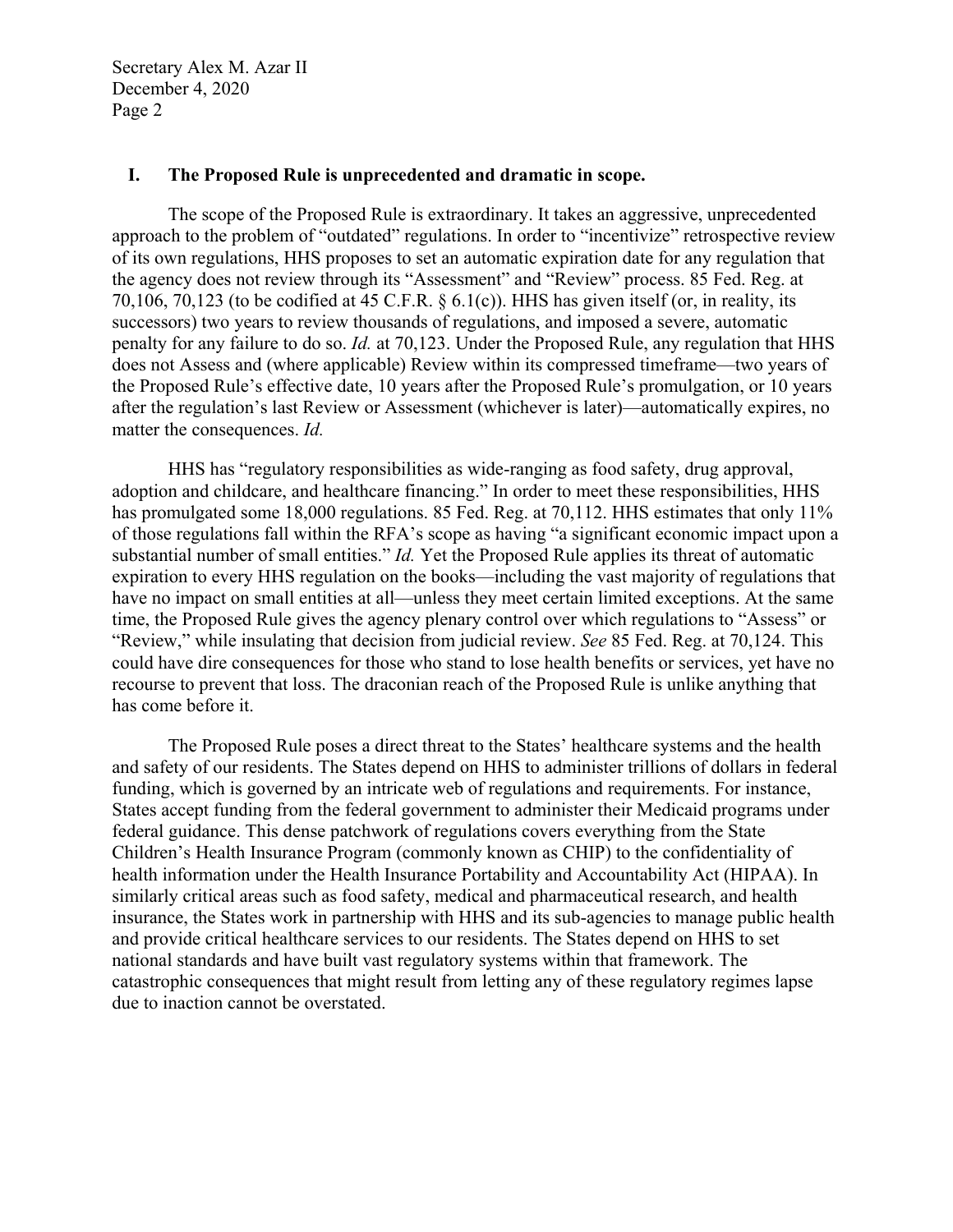$\overline{a}$ 

#### **II. The Proposed Rule is unlawful.**

The Proposed Rule also rests on doubtful legal authority. It purports to implement the RFA, which Congress enacted to minimize the impact of regulations on "small entities" such as small businesses, small organizations, and small governmental jurisdictions with limited resources. *See* Pub. L. 96-354, 94 Stat. 1164, 1165 (Sept. 19, 1980); 5 U.S.C. § 601 (defining "small entity"). By its plain terms, the RFA only reaches those regulations that "have a significant economic impact upon a substantial number of small entities." 5 U.S.C. §§ 602, 604, 605. Yet the Proposed Rule does not limit its reach to those regulations covered by the RFA. It proposes to add expiration dates to *all* HHS regulations, not just those that "have a significant economic impact upon a substantial number of small entities." *See* 85 Fed. Reg. at 70,123; *id.* at 70,104-05 (defining "Regulations" broadly as "a section of the Code of Federal Regulations").

HHS lacks authority for such an expansive interpretation of the RFA. Courts have uniformly recognized the limited scope of the RFA, emphasizing that it is a procedural rule, which "only requires an agency to consider the economic impact of a proposed regulation on 'regulated small entities.'" *Permapost Prod., Inc. v. McHugh*, 55 F. Supp. 3d 14, 30 (D.D.C. 2014); *see also, e.g.*, *Cement Kiln Recycling Coal. v. E.P.A.*, 255 F.3d 855, 869 (D.C. Cir. 2001); *Mid-Tex Elec. Co-op., Inc. v. F.E.R.C.*, 773 F.2d 327, 342 (D.C. Cir. 1985); Connor Raso, Agency Avoidance of Rulemaking Procedures, 67 Admin. L. Rev. 65, 81 (2015). Indeed, as one scholar has observed, "[t]he only notable interpretative work the courts have done with the RFA has restricted its reach." Raso at 97. This Proposed Rule does just the opposite. Its expansive scope finds no support in the text or purpose of the RFA.

The Proposed Rule's attempt at amending all of the agency's regulations through a single rulemaking is also dubious under the Administrative Procedure Act (APA). The Proposed Rule claims that it complies with the APA because "[a]n agency can, through notice-and-comment rulemaking, amend its regulations to provide that they expire at a future date." 85 Fed. Reg. at 70,104. Yet the only authority cited for that proposition refers to the individual amendment of a single rule. *Id*. at 70,104 n.85 (citing Amendment to the Interim Final Regulation for Mental Health Parity, 70 Fed. Reg. 42,276, 42,277 (July 22, 2005)).<sup>1</sup> And that amendment *extended* a regulation's existing sunset date to conform to legislation extending the sunset date for the statute that the regulation implemented. The Proposed Rule does not explain how case law allowing it to amend any single regulation authorizes it to amend all of them in one fell swoop to cause their automatic expiration. We are unaware of any instance in which a federal agency has sought to amend all of its regulations in a single rulemaking, nor of any legal authority that would permit it to do so, let alone to amend them so that they expire automatically without substantive consideration in a subsequent rulemaking. HHS's proposal seems to be an end-run around the APA's requirements for notice-and-comment rulemaking. But even if the APA's

<sup>&</sup>lt;sup>1</sup> The Proposed Rule also cites to *Clean Air Council v. Pruitt*, 862 F.3d 1, 9 (D.C. Cir. 2017) for the general proposition that "an agency can amend or revoke a legislative rule through noticeand-comment rulemaking." 85 Fed. Reg. at 70,104 n.85. The agency action at issue in *Pruitt* did not concern the expiration of regulations.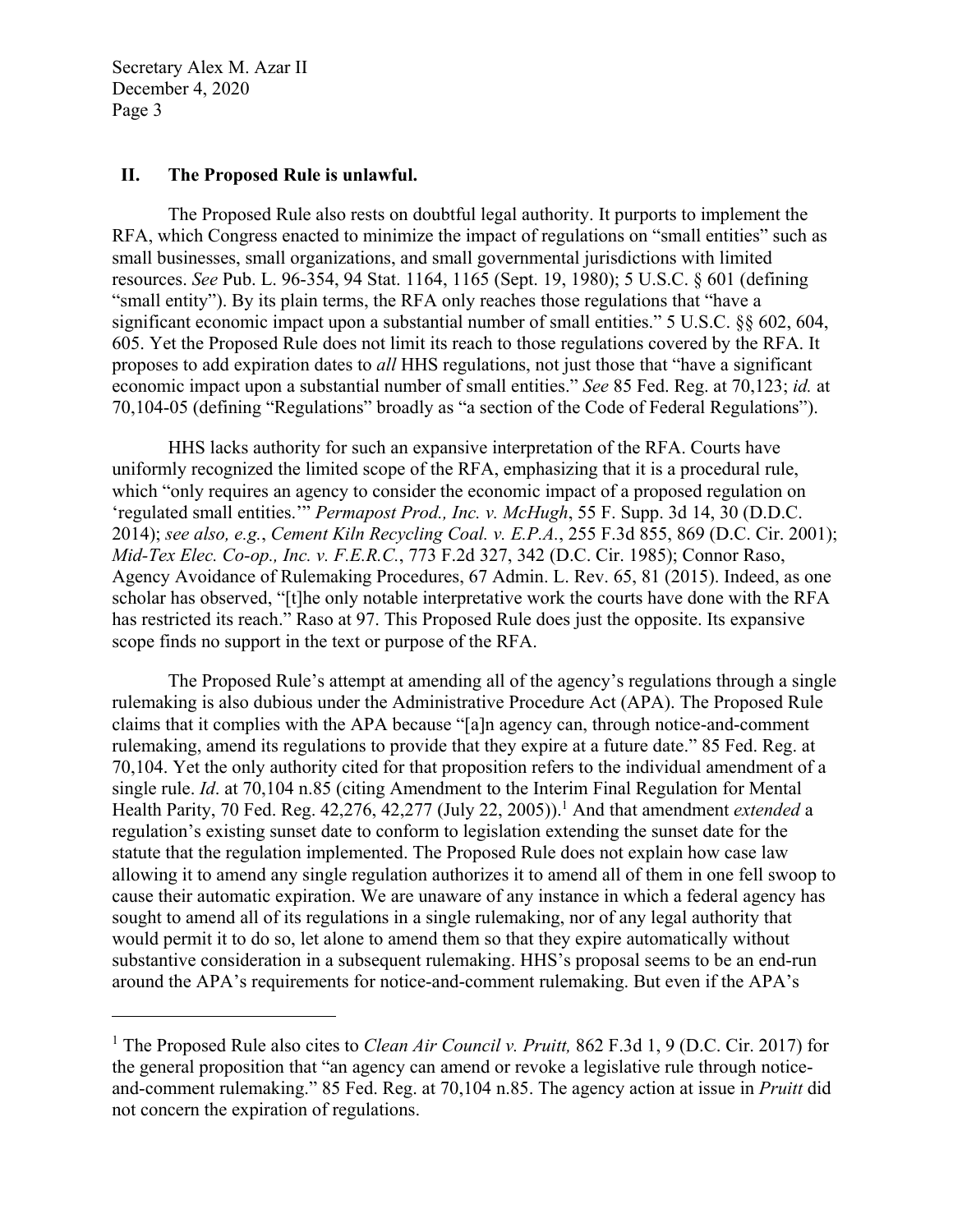$\overline{a}$ 

procedural requirements permitted such a tactic, HHS's blunderbuss approach could not satisfy its basic requirement of reasoned decision making.

## **III. The Proposed Rule will drain agency resources and create significant uncertainty for regulated entities.**

The Proposed Rule promises to drown HHS in thousands of hours of retrospective review, which will hamstring its ability to respond to the global COVID-19 pandemic. The Proposed Rule estimates that over the coming two years, HHS will be required to conduct approximately 2,480 Assessments and almost 300 Reviews in order to save longstanding regulations from expiration. 85 Fed. Reg. at 70,112, 70,115. This significant drain on agency resources would be crippling to any incoming Administration, let alone during a global pandemic during which HHS resources will be critical. Each of HHS's sub-agencies will be essential to confronting the pandemic—from collecting data from hospitals, developing guidance for schools and businesses, approving test kits for expanded testing, and overseeing the approval and distribution of a vaccine.<sup>2</sup> Requiring regulators to conduct thousands of hours of retrospective review would significantly interfere with the rollout of these critical initiatives.

The Proposed Rule also creates uncertainty for the very regulated entitles the RFA is meant to protect. Regulated parties cannot know if (or when) the agency will get around to Assessing or Reviewing rules that impact them. For the States, that uncertainty could be crippling. Innumerable state programs would be thrown into utter disarray if the federal regulations on which they rely were to suddenly expire. The Medicaid program, for instance, provides health coverage to millions of families across the nation and depends on thousands of federal regulations and guidance documents that "explain how laws will be implemented and what states and others need to do to comply."<sup>3</sup> The Proposed Rule casts uncertainty over those thousands of parameters. And although the Proposed Rule recognizes this serious problem, it

<sup>3</sup> *See* Centers for Medicare & Medicaid Services, *Federal Policy Guidance*,

https://www.medicaid.gov/federal-policy-guidance/index.html; *see also* Centers for Medicare & Medicaid Services, *Medicaid Program History*, https://www.medicaid.gov/about-us/programhistory/index.html ("Although the Federal government establishes certain parameters for all states to follow, each state administers their Medicaid program differently, resulting in variations in Medicaid coverage across the country."); Georgetown Univ. Health Policy Inst., *What the Proposed "SUNSET" Regulation Means for Medicaid and CHIP* (Nov. 11, 2020), https://ccf.georgetown.edu/2020/11/11/what-the-proposed-sunset-regulation-means-formedicaid-and-chip (explaining that the proposed rule "would require that, over the next two years, the Department reconsider literally thousands of Medicaid 'regulations'").

<sup>2</sup> *See, e.g.*, Allison Aubrey, *President-Elect Biden Has a Plan to Combat COVID-19*, NPR (Nov. 8, 2020), https://www.npr.org/sections/health-shots/2020/11/08/930887069/holdpresident-elect-biden-has-a-plan-to-combat-covid-19-heres-what-s-in-it; U.S. Dept. of Health and Human Services, *From the Factory to the Frontlines*, https://www.hhs.gov/sites/default/files/strategy-for-distributing-covid-19 vaccine.pdf.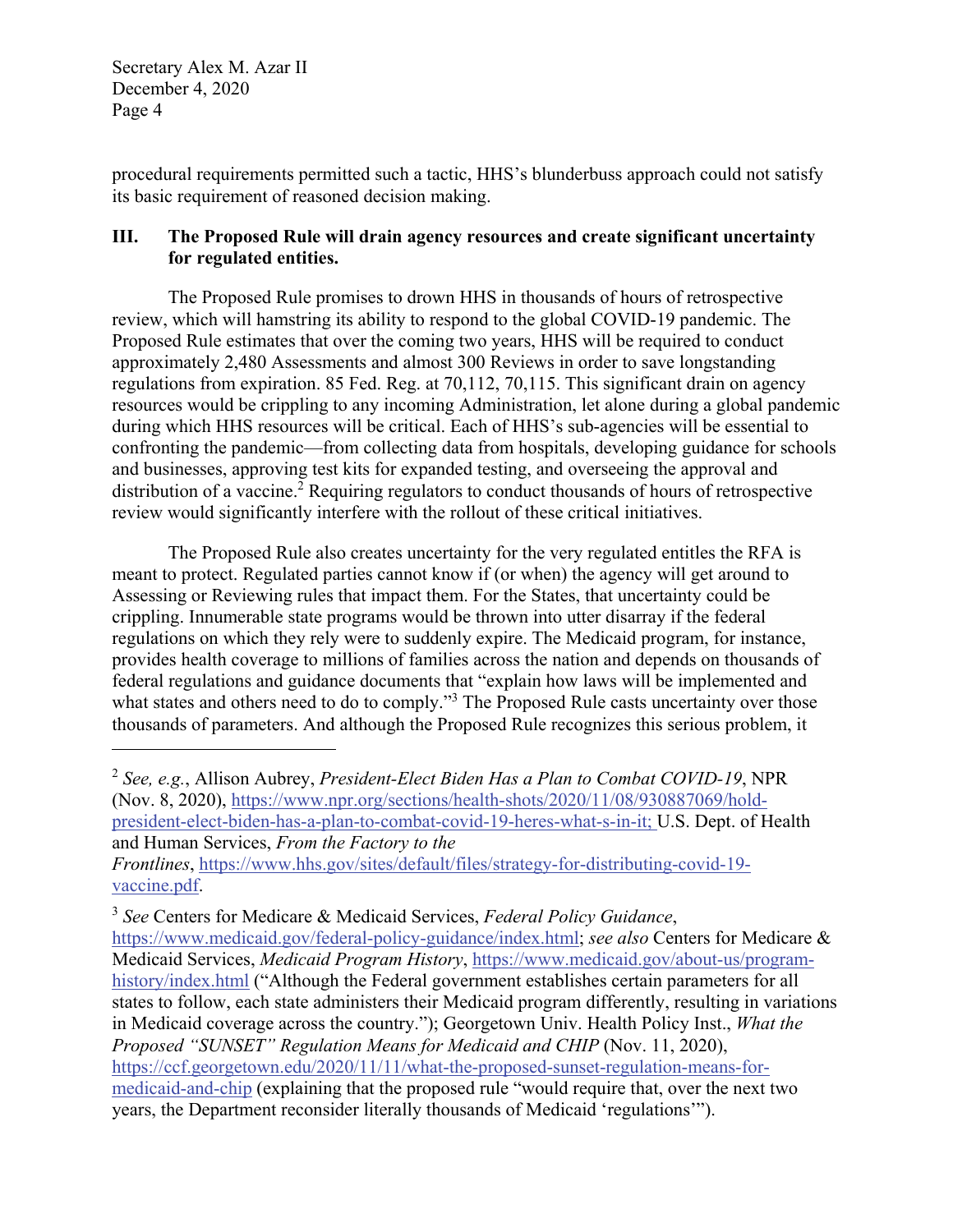$\overline{a}$ 

casts it aside. The agency simply warns that "if it has not announced that it is Assessing or Reviewing a Regulation, and the deadline is nearing, those who rely on the Regulation are on notice that it might expire, just as the public is on notice that a regulation might be rescinded when an agency issues a notice of proposed rulemaking to rescind the regulation." 85 Fed. Reg. at 70,110. That warning offers little comfort to the millions of people, States, and industries this regulation could affect.

Finally, the timing of this Proposed Rule is deeply problematic. Months before a presidential transition, in the midst of a global pandemic, HHS has proposed an unprecedented, expansive new rule and offered the public only 30 days to comment. While the Administrative Procedure Act requires a minimum of 30 days for public comment during rulemaking (5 U.S.C. § 553(d)), when a rule is economically significant (as this one surely is), the formal recommendation of the U.S. Administrative Conference is a 60-day comment period.<sup>4</sup> HHS has eschewed that standard practice here, rushing to enact this regulation in the waning days of the presidential administration. This truncated process cannot possibly be sufficient to provide the agency with the information it needs to promulgate such a far-reaching new rule, or to fulfill the purposes of the Administrative Procedure Act.

\* \* \*

HHS has stepped far beyond its authority in proposing this dramatic new rule. The Proposed Rule is unprecedented in scope and contrary to the purpose and the text of the statute that it purports to implement. The Proposed Rule promises to sow confusion and uncertainty in the midst of a presidential transition and global pandemic. It will mire the agency in red tape at a time when its resources are most needed to respond to our current national health crisis. And it deprives the States, along with all regulated entities, any meaningful opportunity to participate in its process of retrospective review. On behalf of the States, we respectfully request you withdraw the Proposed Rule.

<sup>4</sup> *See* Administrative Conference of the United States, Administrative Conference Recommendation 2011-2 (June 16, 2011), *available at*

https://www.acus.gov/sites/default/files/documents/Recommendation%202011-

<sup>2%20%28</sup>Rulemaking%20Comments%29.pdf; 85 Fed. Reg. at 70,115 (recognizing the Proposed Rule will cost the agency \$4,938,797 to \$10,999,602 in the first two years of implementation alone); *see also* Martin Hahn et al., *HHS Proposes to sunset regulations Issued by FDA, CMS, and other regulatory agencies*, JD Supra (Nov. 19, 2020),

https://www.jdsupra.com/legalnews/hhs-proposes-to-sunset-regulations-37748/ ("It is unprecedented for a government proposal of this magnitude to be published with only 30 days for public comment[.] … The short time frame calls into question the fundamental fairness principles underlying the Administrative Procedure Act, assuring a reasonable opportunity to review and comment on new government actions.").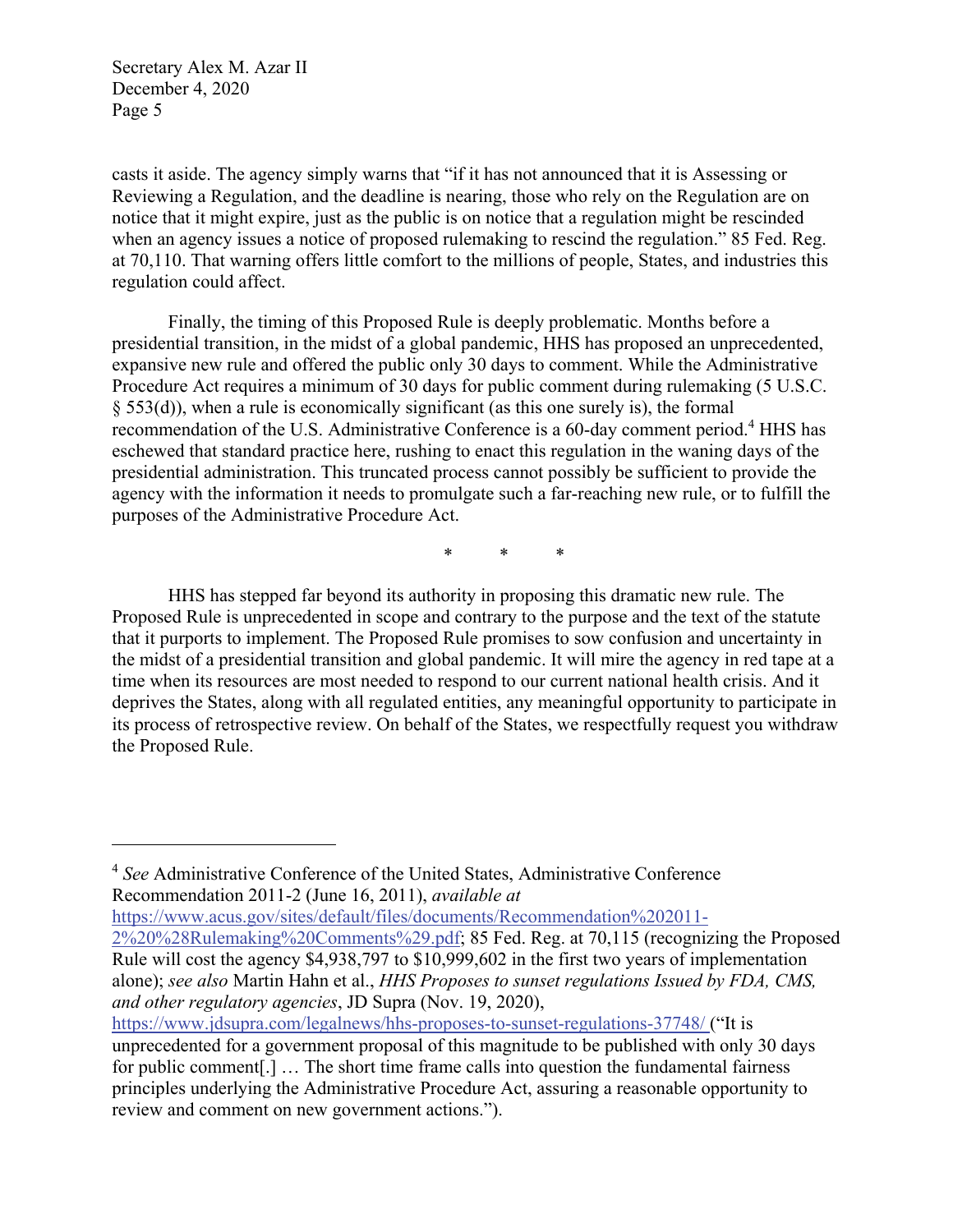Xavier Becerra California Attorney General

William Tong Connecticut Attorney General

Sincerely,

Weise Wilw

Philip J. Weiser Colorado Attorney General

athleen (

Kathleen Jennings Delaware Attorney General

Clare E. Connors Attorney General of Hawai'i

The 00<sub>0</sub>

Tom Miller Attorney General of Iowa

 $*F$ 

Brian E. Frosh Attorney General of Maryland

Dana Nessel Michigan Attorney General

Le N

Kwame Raoul Illinois Attorney General

anon M. Frey

Aaron M. Frey Maine Attorney General

Maura Healey Massachusetts Attorney General

Keith Ellison Minnesota Attorney General